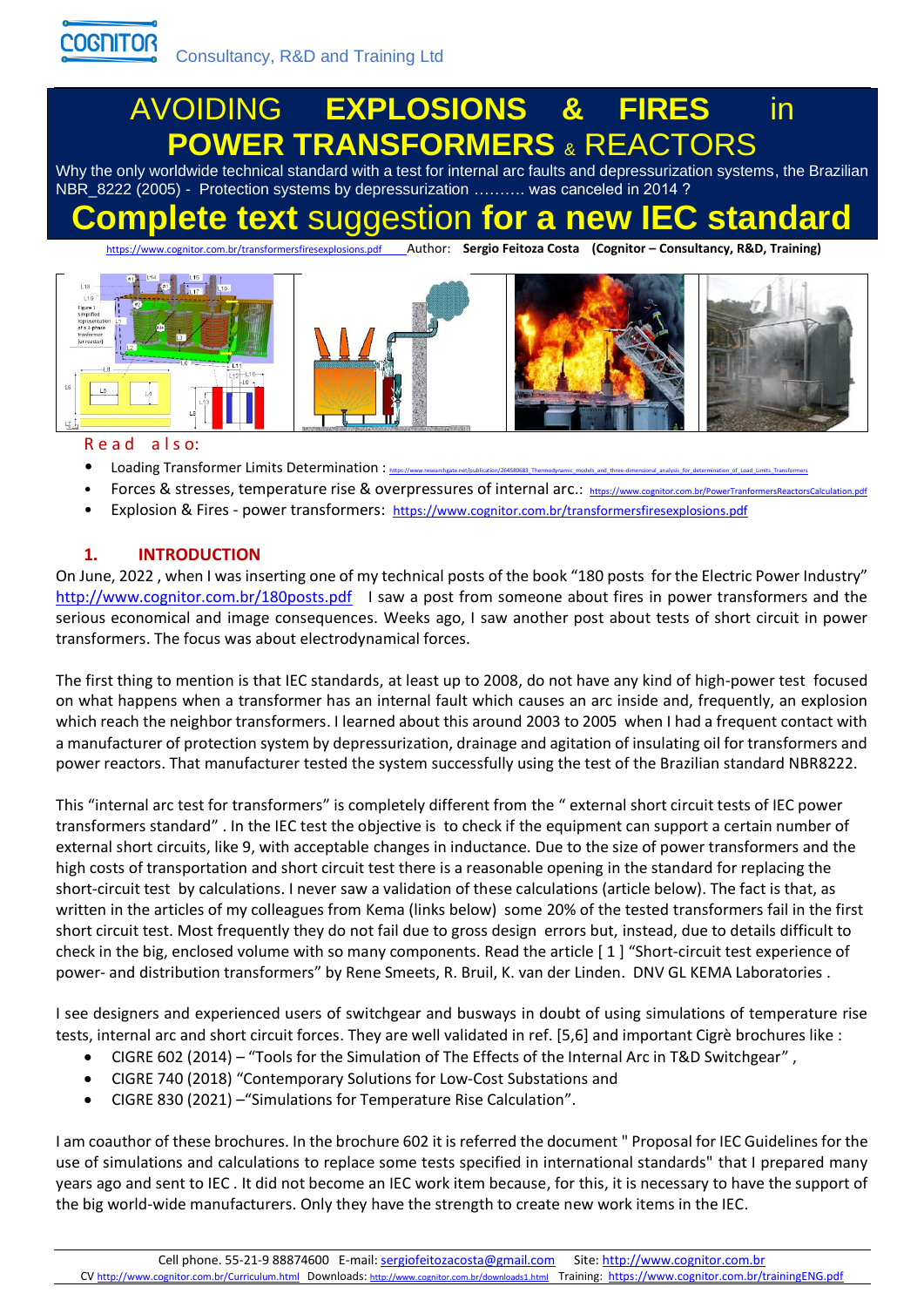

The fact is that, on the contrary of power transformers, switchgear and busways are very easy equipment to identify small design or construction errors. So, many designers and users, accept calculations in large power transformers, to replace tests, but do not accept calculations in easy items. The reason is simple. In the case of transformers , the opening for calculations is written in an IEC standard. So, the responsibility is not theirs. More than this, if it fails in the future, no one will be able to validate whether the calculations were right or wrong. That's why I have always advocated the creation of the IEC standard with rules for the use of test simulations, referred in Brochure Cigrè 740. It is not for showing how to do calculations . It is to show how to validate them within a certain error.

Coming back to the Brazilian standard NBR8222, around 2005 I proposed the revision of a Brazilian Standard on this matter to include a test to demonstrate that the protection by the depressurization system really works. The standard was created, the "internal arc short circuit test" was included. I know that after that, tests were done in the protection system, in the Brazilian labs, and confirmed that the system works.

Actually, at that time, I managed within the Brazilian Standards Association (ABNT) the revision of these 4 standards

● NBR 13231 - Protection against fire in conventional electrical substations, attended and not attended, of transmission systems.

## *● NBR 8222 - Protection systems by depressurization, drainage and agitation of insulating oil for transformers and power reactors.*

- NBR 8674 Systems with nebulized water for power transformers and reactors.
- NBR 12232 Systems with CO2, by total flooding for transformers and power reactors containing insulating oil.

Just after this I stopped to work with this theme. I still applied trainings about for some years before stopping. Now, I am not updated about what happened after this. However, I included in my testing simulation software SwitchgearDesign a module to simulate tests of internal arc overpressures, short circuit forces and temperature rise. Recently, as no manufacturer asked me about such kind of calculations, I removed the module. Calculations and simulations are a good thing when they are well validated as in Refs. [5 to 8] below. Here this was not possible.

The next figure and the one at the end, show the calculation model. If anyone is interested take a look in my older article " Power transformers & reactors: calculations of electromechanical forces & stresses, temperature rise and overpressures of internal arc. It is in the link <https://www.cognitor.com.br/PowerTranformersReactorsCalculation.pdf>



Also check this article about a fire of high impact in Brazil, during 2020 http://www.cognitor.com.br/AmapaENG.pdf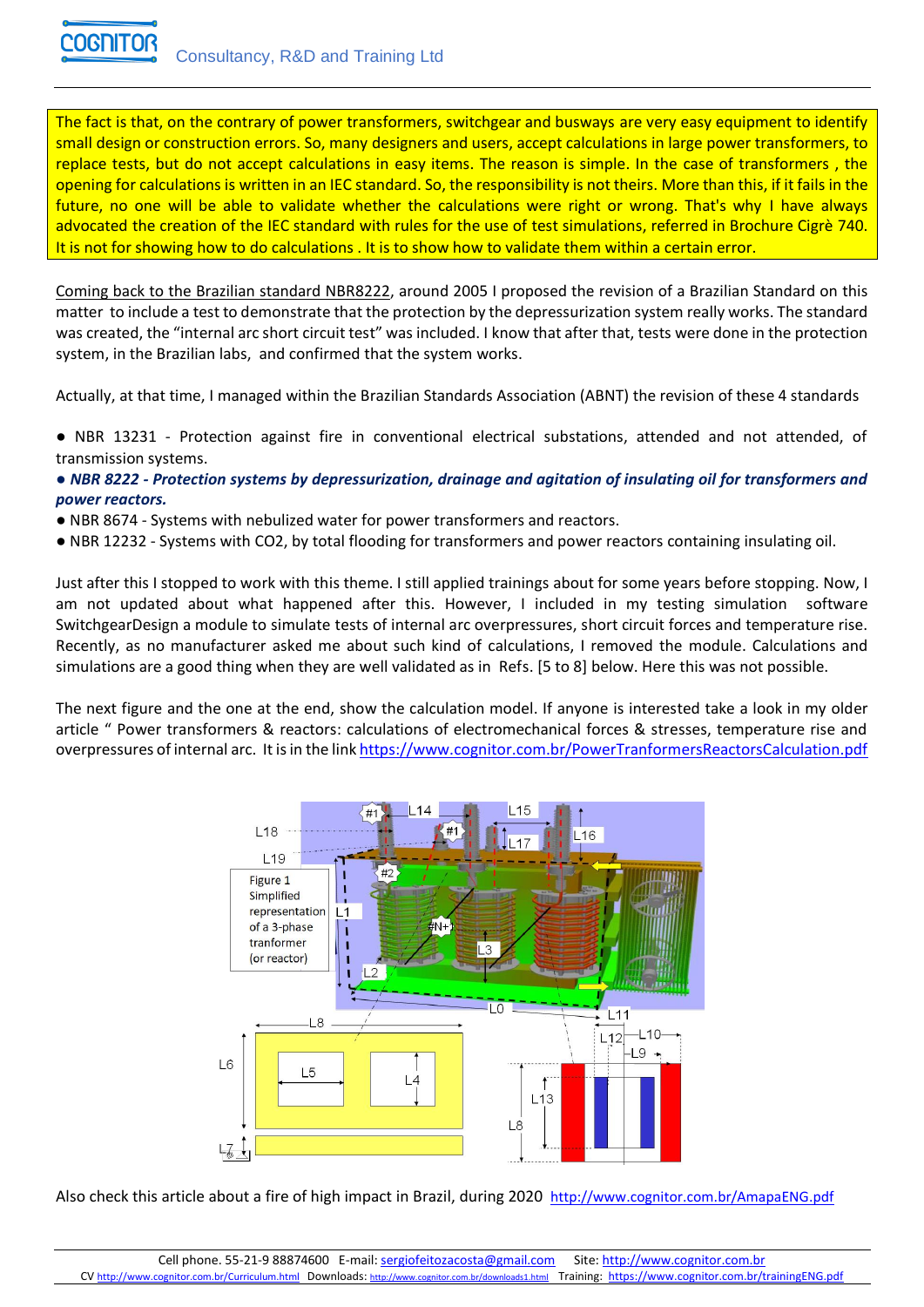## **2. WHY THE ONLY WORLDWIDE TECHNICAL STANDARD ABOUT INTERNAL ARC SHORT CIRCUITS AND DEPRESSURIZATION SYSTEMS NBR 8222 (2005) WAS CANCELLED IN 2008 ?**

By curiosity I went to the site of ABNT and did not find any reference. Then I went to the site of an institution that sell ABNT technical standards and found in this link that it was cancelled in 2014 [ABNT NBR 8222 Execução de sistemas de prevenção](https://www.target.com.br/produtos/normas-tecnicas/36924/nbr8222-execucao-de-sistemas-de-prevencao-contra-explosao-e-incendio-por-impedimento-de-sobrepressoes-decorrentes-de-arcos-eletricos-internos-em-transformadores-e-reatores-de-potencia)

Don't ask me why it was canceled. I also do not know the reason and do not have time to check. Anyway, for whom is interested in the 2005 text just go to section 4 and you will find it but improved by me when writing this article. I have now an experience that I did not have at that time, about calculating the overpressures. If you know how to calculate the overpressures you can created reduced models with a much lower volume of oil and arc current. The idea is to do the test in a way that you can extinguish the fire if the equipment fails in the test. Simple like this and based in the same principles of brochure CIGRE 602 mentioned above. I am coauthor of this brochure about high currents internal arcs.

In another article about a major fire in transformers, in 2020 in Brazil (link above) I asked the Brazilian regulators (ANEEL/ONS) what are the current rules for fire prevention and protection systems in substations? I also asked if there are ABNT standards that cover this, as there were until 2014? Unfortunately, I didn't get any answer to explain here.

In the next section I explain the contents and objective of that NBR 8222.

## **3. THE OBJECTIVES of the standard and the INTERNAL ARC TEST of NBR 8222 (2005)**

The objective of the standard is to show specific requirements for prevention against explosions and fires by avoiding overpressures resulting from internal electric arcs in power transformers and reactors. The general requirements for installation projects were in the standard NBR 13231.

This type of system does not eliminate the convenience of installing traditional devices to prevent the spread of fire, such as: drained and protected concrete bases, non-combustible barriers and fire walls, mobile extinguishing devices. Applies to oil-filled transformers, autotransformers, reactors and oil-filled parts (changers, bushing and cable boxes).

The goal is to avoid the explosion of the transformer or reactor and consequently the fires. The prevention systems in the Standard seek to prevent the internal overpressure resulting from the internal electrical arc from reaching values greater than the withstand of the protected equipment. The principle may involve, among others, depressurizing the internal parts, conveying the gases produced to a place where they can burn safely, without affecting nearby people and equipment, and creating a flow of gases to cool the oil and to eliminate explosive gases. .

Proof of the efficiency of the protection method must be done through type tests. These tests are to verify the ability of the prevention system to prevent explosion and fire under internal arc conditions. For the purposes of this Standard, the tests are being studied and the purpose of the text is to explain the principles and performance criteria to allow manufacturers and users to establish, mutually agreed conditions for the test. With experience gained, it should be possible, in future revisions of this Standard, to specify a complete type test.

The test consists of simulating in a high-power laboratory a certain number, e.g. three of short circuits and arcs inside a transformer tank or reactor, to verify how the prevention system installed in the equipment to be protected would behave. It starts applying current values and durations compatible with what would happen in a real situation (see table 1). As the arc energies influence the process, it can be established that the applications will be made with 25%, 50% and 100% of the maximum arc current. The arc initiation must be done by thin fusible wires. The performance of the system shall be verified taking into account the following criteria:

a) non-breaking of the protected parts.

b) the operation of the devices in a time shorter than those that would guarantee non-rupture due to overpressures. c) non-occurrence of explosions or fire or oil spillage.

## **4. COMPLETE TEXT SUGGESTION FOR A NEW IEC STANDARD**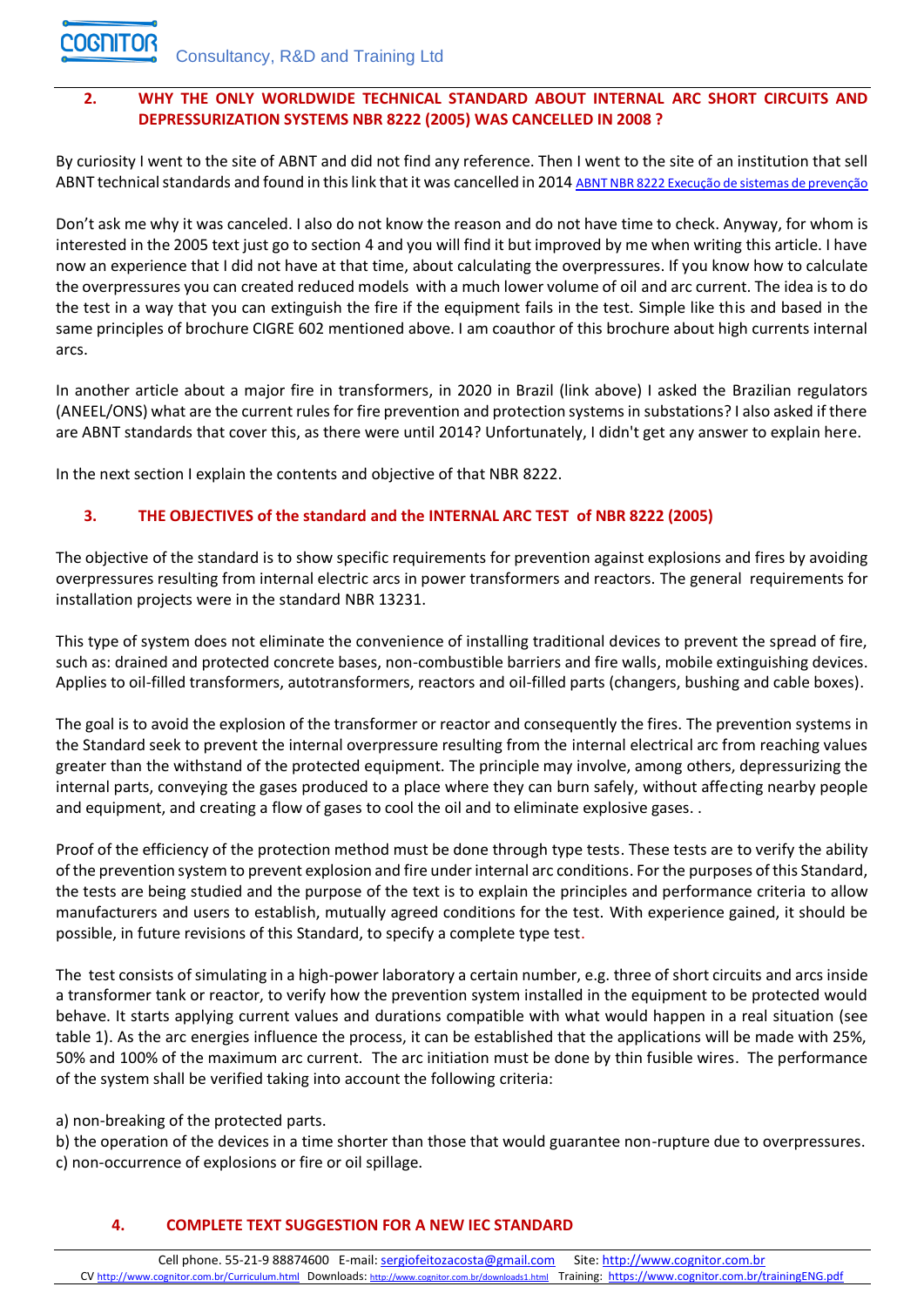

Here is the complete suggestion. It is based on the (cancelled) NBR 8222 but with important improvements in the fundaments, to avoid the possibility of dangerous situations during tests, for example the need to extinguish fire in big oil volumes. The parts **highlighted in red marked as " SFC: … new text …"** are the modifications proposed by Sergio Feitoza Costa in June 2022. Sergio ed the 2005 revision and is author of a good part of this text, specially and of the internal arc test.

To download this text in a better formatted way, go to this link <http://www.cognitor.com.br/suggestionnewiecstandardtransformersfiresandexplosions.pdf>

To better understand the context read the article <https://www.cognitor.com.br/transformersfiresexplosions.pdf>

#### \*\*\*\*\*\*\*\*\*\*\*\*\*\*\*\*\*\*\*\*\*\*\*\*\*\*\*\*\*\*\*\*\*\*\*\*\*\*\*\*\*\*\*\*\*\*\*\*\*\*\*\*

Here is the complete suggestion for a new IEC standard. It is based on the (cancelled) Brazilian standard NBR 8222. **The parts highlighted in red** " are modifications proposed by Sergio Feitoza Costa in June,2022? Sergio coordinated the 2005 revision and is author of a good part of this text and of the internal arc test. \*\*\*\*\*\*\*\*\*\*\*\*\*\*\*\*\*\*\*\*\*\*\*\*\*\*\*\*\*\*\*\*\*\*\*\*\*\*\*\*\*\*\*\*\*\*\*\*\*\*\*\*

**Proposed Standard (2022) : Execution of explosion and fire prevention systems, to avoid overpressures resulting from internal electric arcs in power transformers and reactors** 

#### **Summary**

Introduction

#### 1 Goal

- 2 Normative references
- 3 Definitions, symbols and abbreviations
- 4 General requirements
- 5 Specific requirements
- 6 Tests

#### **Introduction**

When reading this standard, the NBR 13231 is considered the main standard of the set of standards NBR 8222 (depressurization systems), NBR 12232 (nebulized water systems) and NBR 8674 (CO2 systems) . The specific aspects of each type of system are covered in each document which include:

- the general and specific aspects of the preparation of installation projects;
- general aspects of the design, installation, maintenance and testing of the systems.

#### **1 Objective**

This Standard sets the specific minimum requirements required for the design, installation, maintenance and testing of fixed automatic explosion and fire prevention systems to avoid overpressures resulting from internal electrical arcs in power transformers and reactors. The general requirements for the preparation of installation projects are described in NBR 13231.

This type of system does not eliminate the convenience of installing traditional devices to prevent the spread of fire, such as: drained and protected concrete bases, non-combustible barriers and fire walls, as well as mobile extinguishing devices. This type of system applies to all types of oil-immersed transformers, autotransformers, reactors and also their individual oil-containing parts, such as on-load tap-changers and bushing and cable boxes.

**The objective of this type of system** is to avoid the explosion of the transformer or reactor and, consequently, the fires that can occur when there is a failure and an electrical arc inside the protected transformer or reactor.

The start of an electrical arc usually results from a breakdown in the insulation. This can be caused, among other reasons, by overloads, switching or atmospheric surges, gradual deterioration of insulation, low oil level, humidity, acidity in the oil, etc. Such an electric arc generally involves high electric currents. The contact of the electric arc with the insulating oil produces a considerable amount of self-igniting and explosive gases. The formation of gases within the closed volume of the protected equipment causes the pressure to grow very quickly. If there is no device that relieves the internal pressure before it exceeds the value supported by the tank, it will break.

The rate of increase of the internal pressure in the tank, depending on the currents involved, is in the range of 0.05 bar to 1 bar per millisecond. Current transformers and reactors, in turn, support overpressure values of the order of magnitude from 1 bar to 2 bar. If these values are exceeded, the tank, bushings or on-load tap-changer may rupture. If this rupture occurs, the explosive gases that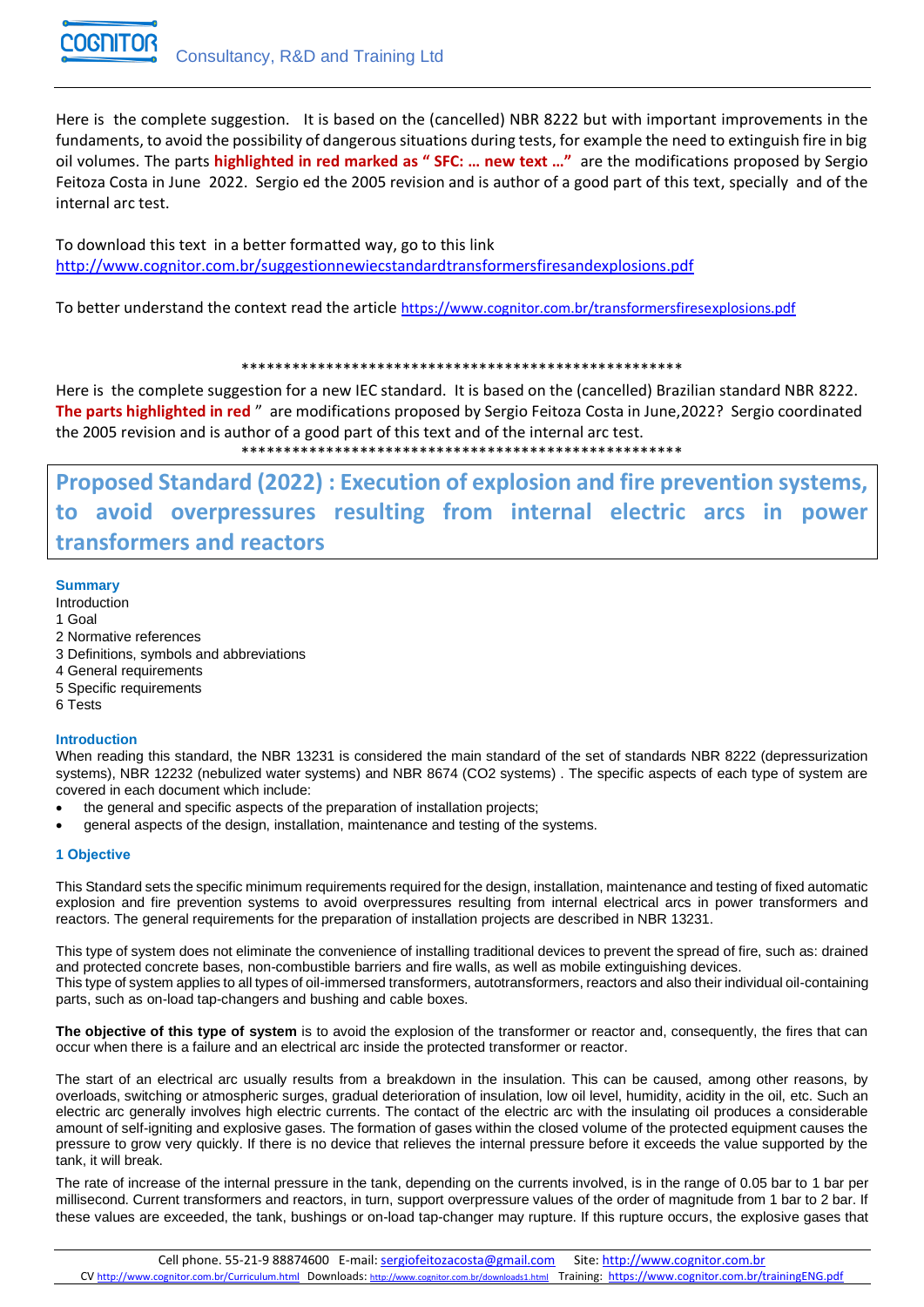have formed inside the protected equipment will come into contact with the oxygen in the air, starting the fire. At the same time, the surface temperature of the oil tank quickly reaches the oil flash point, and the transformer oil ignites.

It should be noted that the total interruption times of protection systems involving circuit breakers are in the order of magnitude from 50 ms to 80 ms, which is not enough to eliminate the arc before high overpressures have already occurred.

In generation installations, the situation is more severe as the inertia of the generator can feed the electric arc for 1 s and 2 s when it is not protected by a circuit breaker. This situation is the worst-case scenario to prevent an explosion in the transformer tank.

The prevention systems dealt with in this Standard seek to prevent the internal overpressure resulting from the internal electric arc from reaching values greater than the withstand of the protected equipment.

The principle may involve, among others, depressurizing the internal parts, conveying the gases produced to a place where they can burn safely, without affecting nearby people and equipment, and creating a flow of gases to cool the oil and to eliminate explosive gases.

#### **2 Normative references**

The standards listed below contain provisions which, when cited in this text, constitute prescriptions for this Standard. The editions indicated were in effect at the time of this publication. As every standard is subject to revision, those who enter into agreements based on this standard are recommended to check the suitability of using the most recent editions of the standards cited below. ABNT has information on the rules in force at a given moment.

NBR 13231:2005 - Protection against fire in electrical generation, transmission and distribution substations

#### **3 Definitions, symbols and abbreviations.**

The definitions, symbols and abbreviations adopted in this Standard are those described in section 3 of NBR 13231.

#### **4 General requirements.**

#### **4.1 Aspects relevant to dimensioning and to avoid risks during the tests**

In the design, installation and operation of the prevention system, all types of short circuits that may occur inside the transformer tank or other protected equipment must be taken into account. Table 1 shows typical values of short-circuit currents that could occur inside transformers where there was an internal fault, and an electrical arc was created. These values can be used as a reference for carrying out tests to verify the ability of the prevention system to prevent explosion and fire, prescribed in this Standard.

**SFC:** Doing an internal arc test of a protection system, in a big oil volume, bring obvious risks of fires and explosions. If the tested protection system fails, we will see the same consequences that occurs in substations. So, the oil volumes used in the test shall be within a fire controllable range. As an initial reference let's consider that this is the oil volume of a 10 MVA power transformer. Let's also consider that the test is performed in an open area with resources similar to the substation area where transformers are installed.

The new fact, which did not exist in the original 2005 version of NBR 8222, is that it is now demonstrated in Ref [1], the Brochure Cigrè 602 / 2014, and other references, that testing simulations can be used to predict the overpressures occurring in a closed volume, submitted to an arc , and containing a certain volume of fluid like air or SF6.

For oil volumes the concepts applies because , as in Ref[3], IEC TR62271-307(2015), the same design parameters apply, except for the density, latent heat and other physical properties of the oil.

As the overpressure depend directly on the oil volume, arc current and area and speed of the depressurization openings, it is possible to calculate a smaller oil volume and smaller arc current that will produce the same overpressure. For the protection device this is the main point which will define the performance.

In resume, it is possible and easy to calculate and create a reduced model with a lower volume and current, but using the complete depressurization protection system, and submitted to the same overpressure

Regarding the reference values for the arc currents that may occur, it must be considered that the ABNT and IEC standards on transformers deal only with external short circuits and provide for tests with various short circuit applications with values of currents equivalent to 25 times the value of the rated current with a duration of 0.25 s to 2.0 s.

For short circuits originating outside the transformer, the current is limited by the impedance of the transformer. In the case of an internal short circuit, the transformer impedance may not be limiting. The values in table 1 indicate the orders of magnitude of currents and durations in internal arc situations.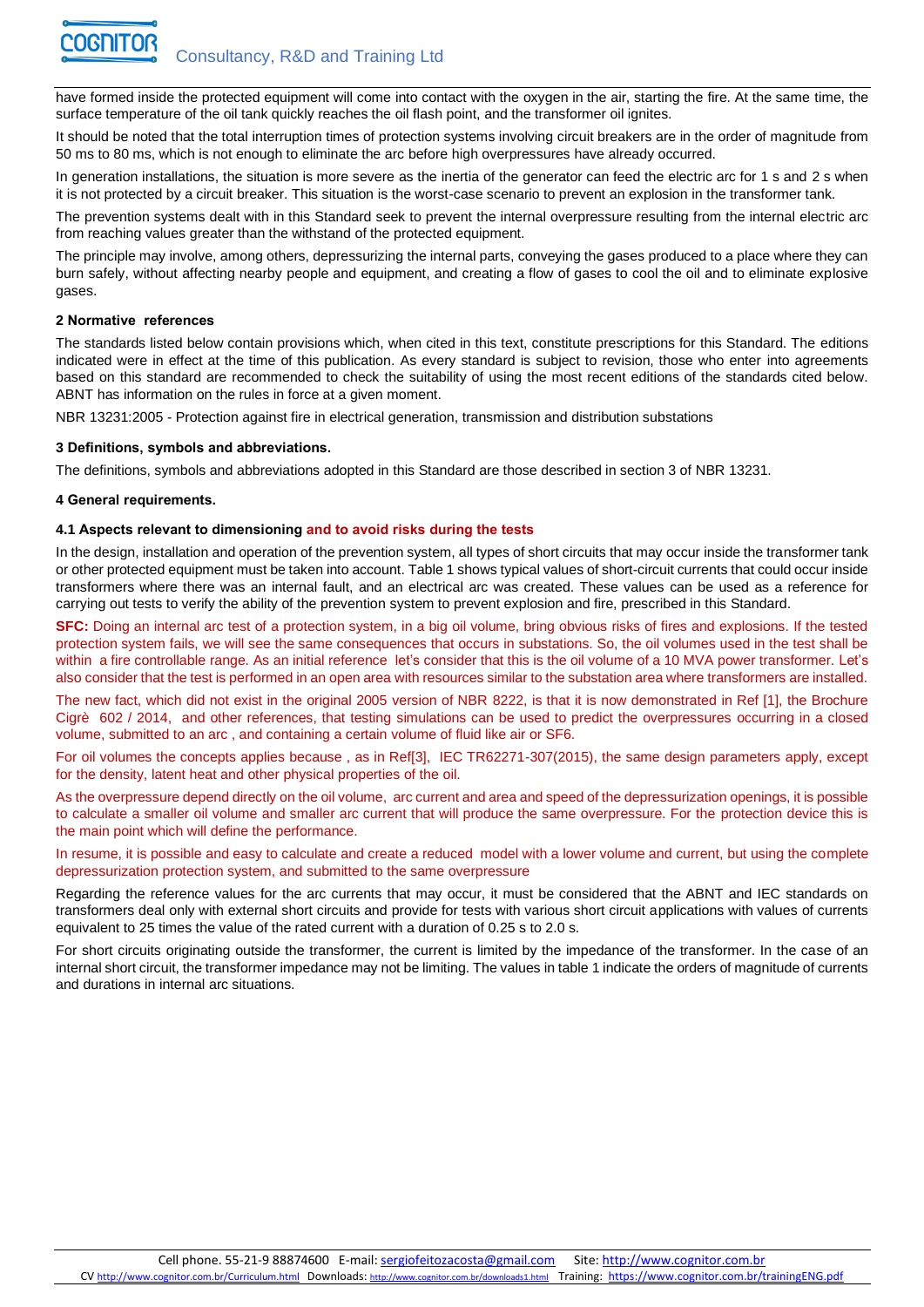#### **Table 1 - Orders of magnitude of typical maximum short-circuit currents for internal arcs in transformers and power reactors**

| Transformer power<br>range<br><b>MVA</b> | Voltage range in the highest lowest<br>voltage winding<br>–kV       | Order of magnitude of short-<br>circuit currents<br>kA rms symmetrical                         | Order of magnitude of short-<br>circuit current duration<br>s |
|------------------------------------------|---------------------------------------------------------------------|------------------------------------------------------------------------------------------------|---------------------------------------------------------------|
| Up to 10 MVA                             | $1 - a 15$                                                          | 5                                                                                              | 1 a 2                                                         |
| 10 to 50 MVA                             | <b>SFC: Under consideration</b><br><del>(Reduced size models)</del> | <b>SFC: Under consideration</b><br>(Reduced currents and<br>volumes with same<br>overpressure) | <b>SFC: Under consideration</b>                               |
| $> 50$ MVA                               | <b>SEC: Under consideration</b><br><u>  ( Reduced size models )</u> | <b>SFC: Under consideration</b><br>(Reduced currents and<br>volumes with same<br>overpressure) | <b>SFC: Under consideration</b>                               |

#### **4.2 Operating principles and typical components**

These systems seek to prevent the internal overpressure resulting from the internal electric arc from reaching values greater than the supportability of the protected equipment. The principle may involve, in addition to depressurizing internal volumes, driving the produced gases to a place where they can burn safely and creating a flow of gases to cool the oil and to eliminate explosive gases.

One of the existing configurations consists of having, in one of the oil inlets of the protected equipment, a device activated directly and only by the internal overpressure in the tank. This device must be fast enough so that, when an internal arc occurs with a duration and magnitude of the orders of magnitude indicated in table 1, it relieves the overpressure before it reaches the values supported by the protected equipment.

The order of magnitude of the time required for the device to operate and for the depressurization process to begin is 10 ms. The total depressurization process should not take more than 50 ms. These values must be proven in the tests prescribed in this Standard.

An example of a device with these characteristics is the one that uses depressurization chambers and a rupture disk. These systems must have high operating speeds and can be specified and calibrated to operate when a pre-set pressure is reached.

In a typical system, after the rupture of the device that initiates the depressurization, the oil and gases formed by the arc are ejected through an appropriate duct until reaching a lower collecting reservoir, in the case of larger volumes of oil, or an oil and gas separation tank, in the case of intermediate volumes. In this second case, there may be another pipe coming out of the tank, taking only the gases to be burned in a safe place. This type of system may have additional parts, such as:

a) air insulating shutter to prevent flammable gases from coming into contact with oxygen in the air.

b) obturator in the path between the conservator and the tank, to prevent the volume of oil in the conservator from going down.

c) auxiliary system for injection of neutral gas, after depressurization, to cool the oil and to push the explosive gases to the outside of the tank.

#### d) fire detectors.

In this type of system, after depressurization, a process for cooling the oil is started. The cooling system is activated by one of the signals coming from the electrical protection system in addition to one of the signals from the devices that initiate depressurization, such as rupture discs. When both signals are registered, the cylinder valve of a neutral gas such as nitrogen is activated, and the gas is injected into the equipment or its protected part. The neutral gas flow will act to cool the medium as well to press the explosive gases to the outside, creating a safe internal atmosphere.

The explosion and fire prevention system can be backed up by a "drain and agitation" type fire extinguishing system by neutral gas flow. In this case, the backup system must be activated by two signals, the first coming from one of the fire detectors and the second from one of the electrical protections of the transformer.

The injection of neutral gas should cause the oil to agitate the protected part, reducing the surface temperature below the flash point and then extinguishing the fire in less than 5 min. Cool heated parts and prevent any restart of combustion.

As a reference, the pressure of the neutral gas cylinder is in the range of 150 bar to 200 bar. If so, the cylinder must be provided with a leak-proof actuator (less than 0.25% loss per year). This cylinder must be capable of providing a gas injection for at least 45 min, time considered sufficient to cool the heated parts and to prevent combustion from restarting.

When existing, fire detectors must be vibration-proof, with the operating temperature in the range of 135°C to 150°C. Fire detectors should be located on the tank cover, on the on-load tap-changer and near the bushings.

#### **4.3 Remote control**

The system must be monitored from a control room. The system must be provided with a control box that allows:

a) put the system in the "out of order" position when maintenance work is required.

b) operate the system in both "automatic" and "manual" modes.

c) check the performance of each signal (rupture discs opening, transformer circuit breaker opening, shutter valve, fire detectors);

d) verify the normal operation of the control box by a lamp test.

#### **4.4 General operating conditions**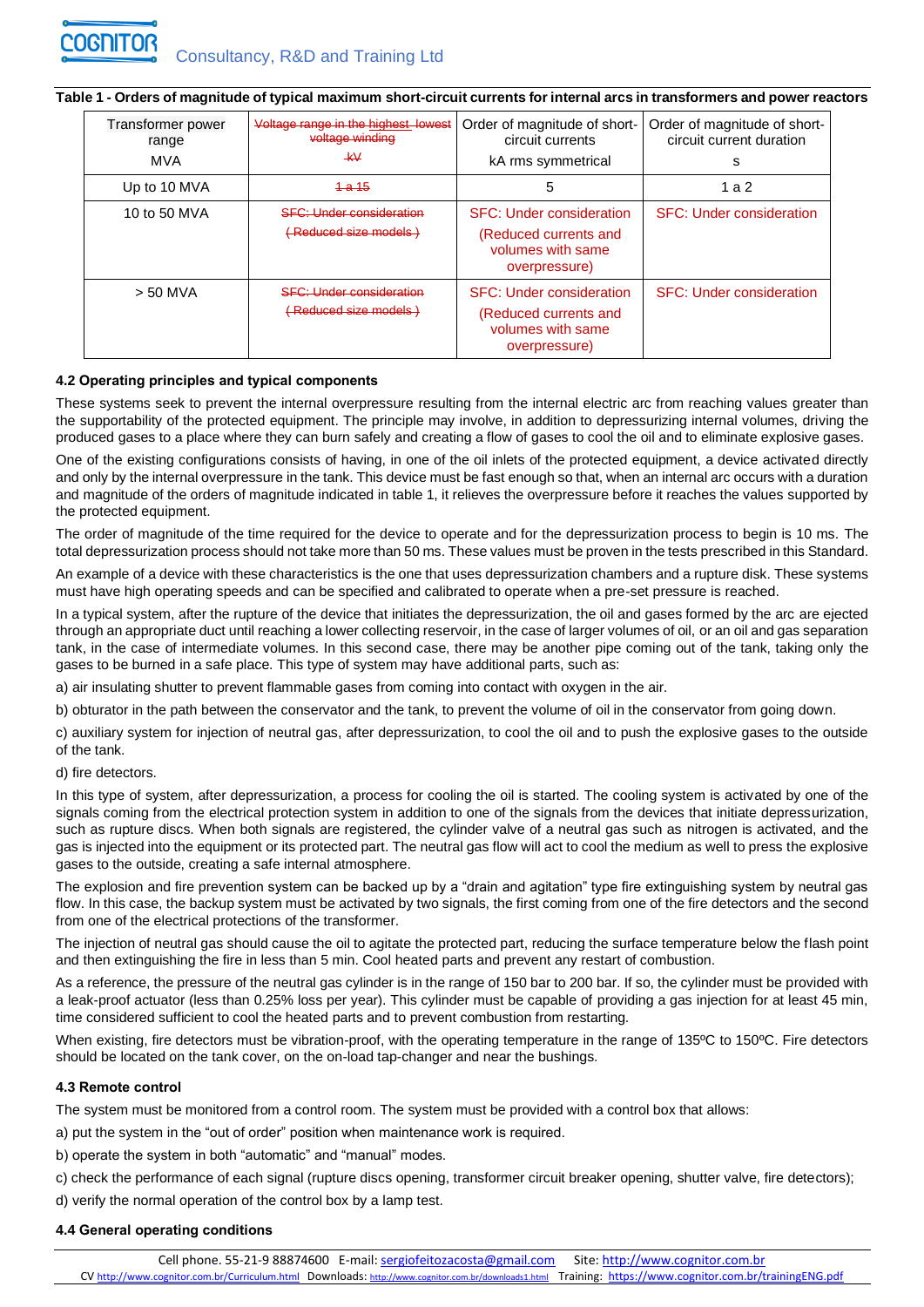The electrical distances between system parts and energized parts must not be less than those specified in NBR 13231.

#### **5 Specific requirements**

Systems used in large transformers may include accessories or additional parts such as:

- a) prevention of explosions and fires in oil bushings.
- b) prevention of explosions and fires in oiled cable boxes.
- c) electrical continuity monitoring with associated alarms.
- d) autonomous dry battery with associated low charge alarms.
- e) audible warning.
- f) heaters of the control system
- g) manual neutral gas injection valve.

#### **6 Tests**

The proof of the efficiency of the protection method must be done, when foreseen in this Standard, through tests.

#### **6.1 Type tests**

#### **6.1.1 Test to verify the ability of the prevention system to prevent explosion and fire under internal arc conditions**

The range of transformers cover from units with a relatively small volume of oil to large volumes and powers. For the test to be feasible in the laboratory, it is necessary that the volume of oil in the transformer or device that simulates it has a value limited to making the consequences of the fire controllable in the event of failure of the protection device. We are assuming that it corresponds to the oil volume of a 10 MVA – 138/13.8 kV transformer. An old transformer tank can be used in the test. Due to the volumes of oil involved, the laboratory must have the means so that, in case of failure of the equipment under test, the consequences of an eventual fire are controllable.

There is currently not enough experience to fully define the conditions for this laboratory test. For the purposes of this Standard, the following text is to explain the principles and performance criteria that allow manufacturers and users to establish conditions for the test.

The "ideal" test consists of applying, in a high-power laboratory, a certain number, for example three, of short circuits and arcs inside a transformer or reactor tank, to verify how the explosion and fire prevention system would behave. installed on the equipment to be protected.

A current of value and duration compatible with those that would occur in a real situation must be applied (see table 1). As the arc energies can influence the process, it can be established that the applications will be made with 25%, 50% and 100% of the maximum arc current. Durations should be chosen so that, where possible, a constant I 2 x T value applies.

Care must be taken that the current flows for the entire duration specified for the test. There must be no "arc extinction" of the current in any of the phases through which the current must flow. These auto-extinctions can occur due to the high dielectric capacity of the oil or due to the use of current sources with insufficient power. In the case of eventual arc auto-extinctions these must not occur for more than 20% of the total duration specified for the test.

The arc initiation must be done by thin fusible wires with a cross section of the order of 1.5 mm2. The circuit must be calibrated to verify that, during the application of the arc, the current will remain sinusoidal. The fusible wire must be placed in positions previously discussed between the manufacturer, the purchaser and the laboratory.

The performance of the system in the test shall be based on the following criteria:

a) non-breaking of the protected parts;

b) the operation of the devices in a time shorter than those that would guarantee the non-rupture due to overpressures;

c) non-occurrence of explosions or fire or oil spillage.

## **BIBLIOGRAPHIC REFERENCES ( OF THE STANDARD):**

[1] BROCHURE CIGRE 602 / 2014 TOOLS FOR THE SIMULATION OF THE EFFECTS OF THE INTERNAL ARC IN T&D SWITCHGEAR.

[2] "GUIDE" FOR THE USE OF CALCULATIONS AND SIMULATION OF LABORATORY TESTS (referred in the brochure Cigrè 602/2014)"

[http://www.cognitor.com.br/GUIDE\\_Simulations\\_v0\\_October2010.pdf](http://www.cognitor.com.br/GUIDE_Simulations_v0_October2010.pdf)

To understand the context read also: [http://www.cognitor.com.br/Article\\_Competitivity\\_Eng\\_04102011.pdf](http://www.cognitor.com.br/Article_Competitivity_Eng_04102011.pdf)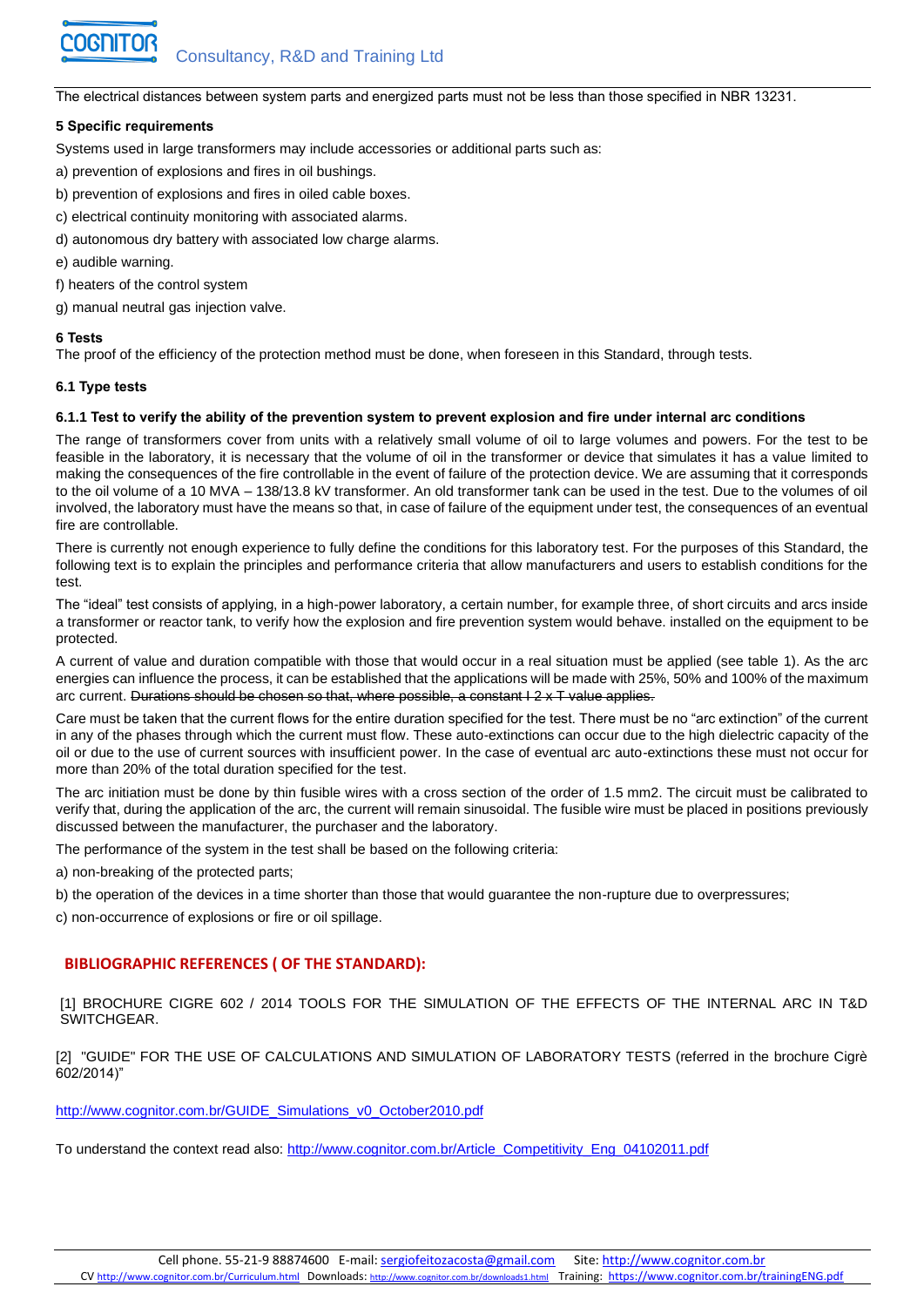

[3] IEC TR 62271-307:2015 : High-voltage switchgear and controlgear - Part 307: Guidance for the extension of validity of type tests of AC metal and solid-insulation enclosed switchgear and controlgear for rated voltages above 1 kV and up to and including 52 kV

[ 4 ] "SIMULATIONS AND CALCULATIONS AS VERIFICATION TOOLS FOR DESIGN AND PERFORMANCE OF HIGH-VOLTAGE EQUIPMENT" - Co-authors: M. Kriegel, X. Zhu, M. Glinkowski, A. Grund, H.K. Kim, P. Robin-Jouan, L. Van der Sluis, R.P.P. Smeets, T. Uchii, H. Digard, D. Yoshida, S. Feitoza Costa

CIGRE WG A3-20 publication A3-210 (2008) - Presented at Congress Cigre - Paris 2008

[http://www.cognitor.com.br/Cigre\\_Paris\\_A3\\_210\\_2008.pdf](http://www.cognitor.com.br/Cigre_Paris_A3_210_2008.pdf)

[6] SIGNIFICANT PARAMETERS IN INTERNAL ARC SIMULATION AND TESTING,

CIGRE WG A3.24, CIGRE A3 SESSION, 2009 -Co-authors: M. Kriegel, R. Smeets, N. Uzelac, R. Pater, M. Glinkowski, P. Vinson, S. Feitoza Costa, G. Pietsch, E. Dullni, Th. Reiher, L. van der Sluis, D. Yoshida, H.K. Kim, K. Y. Kweon, E. Fjeld,

[7] Report 071/2014: VALIDATION OF SIMULATIONS OF HIGH-POWER TESTS (TEMPERATURE RISE, SHORT TIME AND CREST CURRENT TESTS – ELECTRO DYNAMICAL FORCES / STRESSES AND OVERPRESSURES FROM INTERNAL ARC)

[http://www.cognitor.com.br/TR\\_071\\_ENG\\_ValidationSwitchgear.pdf](http://www.cognitor.com.br/TR_071_ENG_ValidationSwitchgear.pdf)

End of the proposed text for the Standard \*\*\*\*\*\*\*\*\*\*\*\*\*\*\*\*\*\*\*\*\*\*\*\*\*\*\*\*\*\*\*\*\*\*\*\*\*\*\*\*\*\*\*\*\*\*\*\*\*\*\*\*